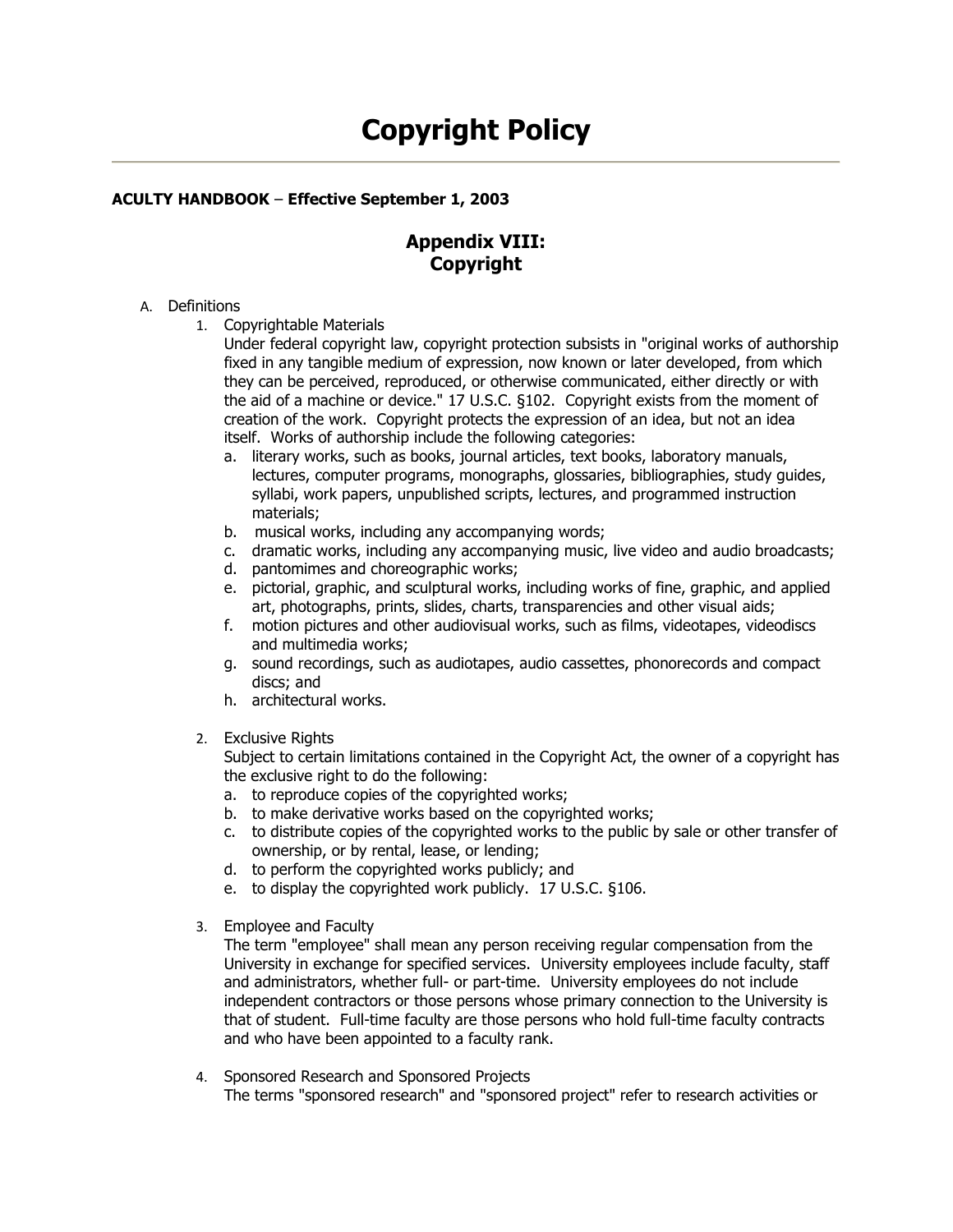other works performed by a University employee for compensation from any agency, organization or person external to the University, which research activity or other work may result in the creation of copyrightable works.

### 5. Substantial Use of University Resources

Substantial use includes projects undertaken by the faculty member with the benefit of extraordinary funds, facilities, or opportunities which the faculty member would not ordinarily be entitled to have for any chosen project. Ordinarily available resources include office space and personal office equipment, office computer workstations, library and other information resources, and the means of network access to such resources, including information available on University servers and the Internet, funding, and ordinarily available audio and video resources.

6. Royalties

It should be noted that tuition income does not constitute royalty income. The definition of net royalties shall be determined by agreement between the faculty author(s) and the University and incorporated into the specific written agreement as referenced in paragraphs D.1. and D.2.

B. Ownership of Works Created by Full-time Faculty

Traditionally, faculty members at many colleges and universities are deemed to own the copyright in books, articles, instructional materials, and other scholarly writings. In recognition of this traditional practice, and specifically in support of faculty freedom to teach, write and publish as they wish, the University affirms that copyrightable works created, made, or originated by a full-time faculty member shall be the sole and exclusive property of the faculty author $[1]$  except when he or she voluntarily chooses to transfer such property in full or in part, or as described in the following cases:

- 1. Special projects. The University will own the copyright in works created by faculty members as part of a project the nature of which lies outside the normal academic or administrative duties of a faculty member as specified in Section 5.4 of this Handbook and where the faculty members enter voluntarily into a written agreement that such works will be owned by the University.
- 2. Sponsored research or sponsored project. Where copyrighted materials are created by an investigator in the course of sponsored research funded by an outside agency, copyright ownership will be determined by the applicable terms of the funding agreement.
- 3. Patentable works. Where a copyrighted work, such as certain computer software, is also patentable, the *Faculty Handbook* Appendix IX will apply, notwithstanding any inconsistent provisions of this appendix.
- 4. Substantial use of University resources. Substantial use projects shall be identified as such early in the development stage and a written agreement shall be executed between the faculty member and the University. The faculty member and the University shall jointly own such works.
- C. Administration of Copyrightable Works
	- 1. Faculty Works Not Work-for-Hire For those works of which faculty members own the copyright, the faculty members are free to register the copyright and are wholly responsible for protecting the works from infringement.
	- 2. Institutional Works or Work-for-Hire For those works of which the University owns the copyright, whether because the works were created by an employee other than a full-time faculty member, or were developed by a full-time faculty member under a special project, the creator shall disclose the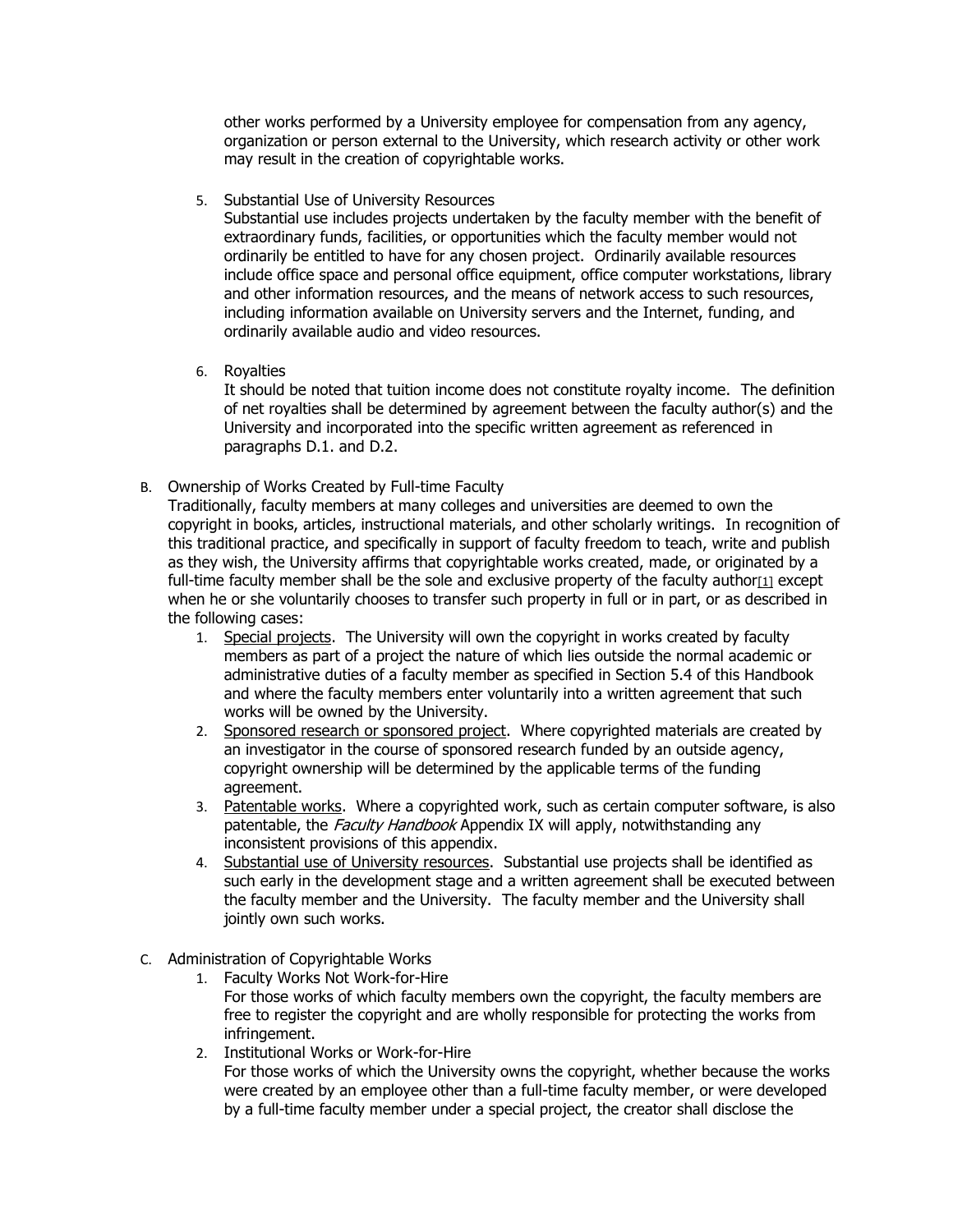creative works to the University as soon as possible after creation. The Dean of the Graduate School/Director of Research, assisted by the Director of Research Services and the General Counsel, will register the copyright if appropriate and protect the work from infringement if necessary.

3. Jointly Owned Works

For those works which are jointly owned by the University and one or more full-time faculty members, the University will register the copyright, if appropriate, and will protect the work from infringement if necessary.

- 4. Works Created as Sponsored Research or Sponsored Projects For those works created as a result of sponsored research or sponsored projects, administration of the works will be determined by the terms of the sponsorship agreement.
- 5. Student-Created Works Any copyrightable works resulting from student participation in faculty research projects will be owned by the faculty although it is assumed that such student participation will be credited.
- D. Distribution of Income
	- 1. Faculty-Created Works Owned by the University
		- For those faculty-created works assigned to, or initially owned by, the University, the creator will receive fifty percent of the net royalties which accrue to the University. The University portion of such net royalties will be administered by the Dean of the Graduate School/Director of Research. One-half of such royalties will be given to the University department of the creator of the work. Generally, the other half of the University's share of royalties will be used to stimulate further research, if the royalties result from research; royalties resulting from course-related works will be used to fund further course development. The University reserves the right, at its discretion, to deduct from the University's share of royalty income, prior to any such distribution, expenses properly attributable to the development or protection of the material, including litigation, which may be incurred in enforcing or defending the copyright or in licensing the copyrightable material.
	- 2. Faculty-Created Works Jointly Owned with University

For those works which are jointly owned by the University and one full-time faculty member, fifty percent of the net royalties will be attributed to the University share and divided as described in paragraph D.1. The other fifty percent will go in its entirety to the faculty member. For those joint works with two or more faculty authors, net royalties will be divided in equal shares among the joint owners, with the University share divided as described in paragraph D.1. and the faculty shares payable directly to them.

- 3. Works Created as Sponsored Research or Sponsored Projects Income from works created as sponsored research shall be disposed of in accordance with the terms of the underlying contract or grant. In the absence of such terms, the works created shall be the property of the University, and net royalties received by the University will be distributed as described in paragraph D.1.
- E. Resolution of a Dispute Initiated by a Full-Time Faculty Creator Disputes concerning application of this appendix when a faculty creator is involved shall be resolved by a review panel of three members: the creator or a representative of the faculty creator of the work, a person designated by the Provost/VPAA, and a person mutually agreed to by the faculty creator and the Provost/VPAA. All panel members shall be non-attorney, full-time University employees.[\[2\]](http://academic.scranton.edu/department/ors/copyright.htm#_edn2)